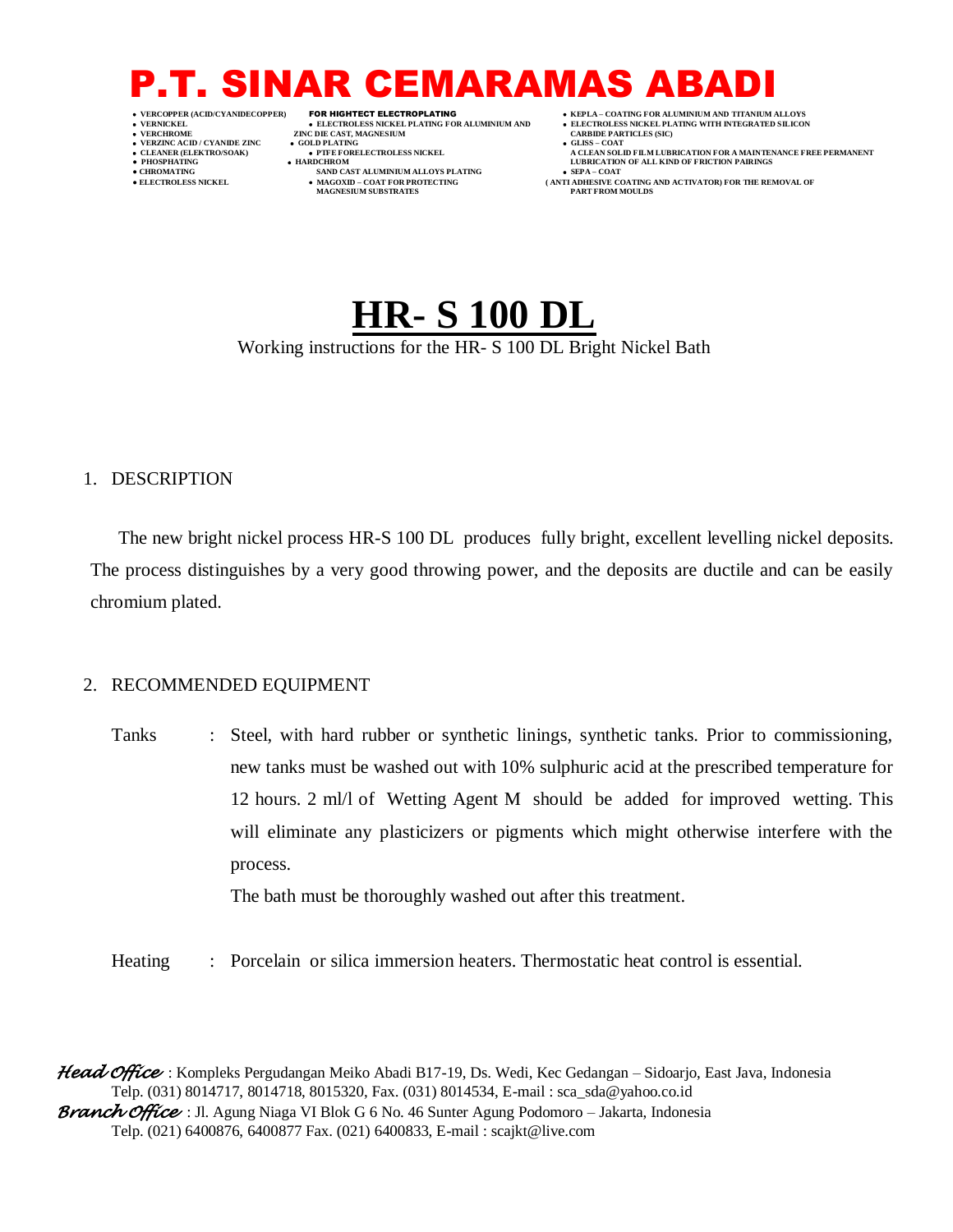- 
- 
- 

**ZINC DIE CAST, MAGNESIUM • GOLD PLATING VERZINC ACID / CYANIDE ZINC GOLD PLATING GLISS – COAT**

- **● CHROMATING SAND CAST ALUMINIUM ALLOYS PLATING SEPA – COAT**
	- $\bullet$  MAGOXID COAT FOR PROTECTING MAGNESIUM SUBSTRATES
- **•** VERCOPPER (ACID/CYANIDECOPPER) **FOR HIGHTECT ELECTROPLATING • ELECTROLATING ELECTROLESS NICKEL PLATING WITH INTEGRATED SILICO ELECTROLESS NICKEL** PLATING WITH INTEGRATED SILICO  **VERNICKEL ELECTROLESS NICKEL PLATING FOR ALUMINIUM AND ELECTROLESS NICKEL PLATING WITH INTEGRATED SILICON**
- **CLEANER (ELEKTRO/SOAK) PTFE FORELECTROLESS NICKEL A CLEAN SOLID FILM LUBRICATION FOR A MAINTENANCE FREE PERMANENT PHOSPHATING HARDCHROM LUBRICATION OF ALL KIND OF FRICTION PAIRINGS** 
	- **ANTI ADHESIVE COATING AND ACTIVATOR) FOR THE REMOVAL OF PART FROM MOULDS**

Filtration : Constant filtration is vital for high- performance baths. The contents of the bath must be turned over at least twice every hour.

- Agitation : Both air as well as mechanical agitation are possible for the HR-S 100 DL process. If agitation is mechanical, a stroke of 5- 6 m/min is necessary. If air agitation is employed, 8 - 12 m3 of oil-and dust-free air are required per m2 of bath surface per hour.
- Anodes : All types of nickel anodes can be used, providing they satisfy the prescribed purity standard ( 99.9% ). We recommend the use of anode bags made of polypropylene New anode sacks must be treated in a 10% hydrochloric acid solution first, before being used. The bags are ready for use after a thorough rinsing.

#### 3. BATH MAKE-UP FOR 100 LITRES

| Nickel Sulphate (NiSO4 x 6 H2O) |         | $240 - 320$ |      | g/l  |
|---------------------------------|---------|-------------|------|------|
| Nickel Chloride (NiCl2 x 6 H2O) |         | $50 - 65$   |      | g/l  |
| Boric Acid (H3BO3)              |         | $40 - 45$   |      | g/l  |
| <b>CARRIER HR</b>               |         | $10 - 15$   | m!/l |      |
| <b>CARRIER A 20</b>             | $3 - 6$ |             | m!/l |      |
| <b>HR-S 100 DL</b>              |         | $0.5 - 1$   |      | ml/l |
| Wetting Agent L                 |         | $1 - 3$     |      | ml/1 |

(Or Wetting Agent M 1 - 2 ml/l for mechanical agitated baths)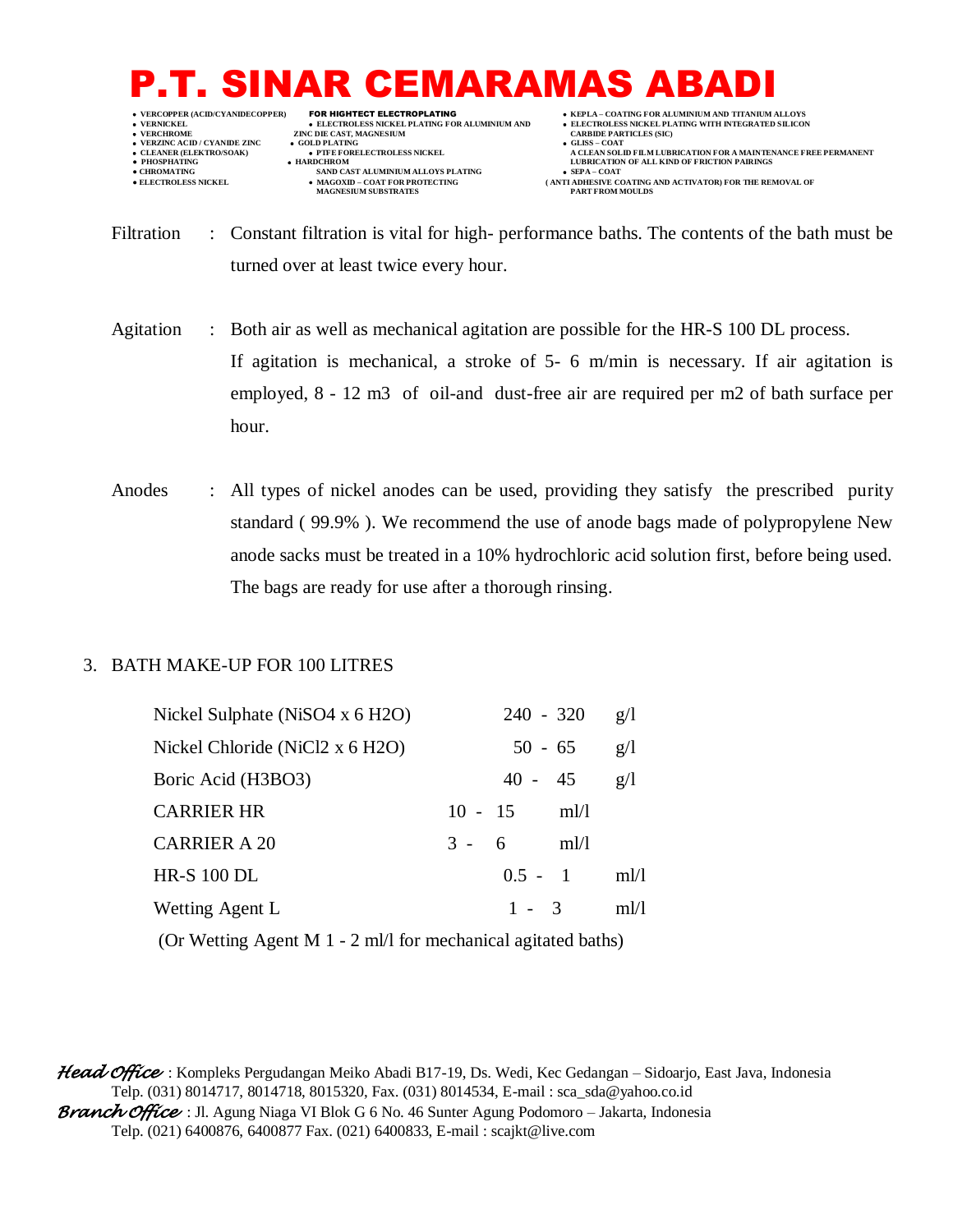

4. HR-S 100 DL NICKEL-BATH

New tanks lined with hard rubber or plastic must first be cleaned with hydrochloric acid (10% vol.) before bath make-up. Useful is the addition of 1 ml/l Wetting Agent M, to dissolve eventual lining impurities. Afterwards rinse thoroughly with cold water.

Use deionised water to fill  $\frac{3}{4}$  of bath volume into separate tank. Dissolve the necessary salts by a temperature of at least 60 0C, then fill up to end volume. Add 0.5 ml/l hydrogen peroxide to prevent impurities. After vigorous stirring add 5 g/l active carbon. The electrolyte should now be stirred for at least 30 minutes. After settling (preferably over night) the clear electrolyte will be filtered into the working tank.

pH will be established by sulphuric acid, chem. pure 10% vol. at the required pH value  $(4.2 - 4.5)$ . Last of all the necessary additions of CARRIER HR and CARRIER A 20, WETTING AGENT L or M and HR-S 100 DL will be made.

#### 5. WORKING CONDITIONS

| Temperature      |    | $50 - 600C$    |
|------------------|----|----------------|
| pH value         | ÷  | $4.0 - 4.5$    |
| Current density: |    | $1 - 8$ A/dm 2 |
| Voltage          | ۰. | $3 - 10$ V     |

pH value must be controlled regularly .A too deep value can only be established with nickel carbonate. Do not use caustic soda or ammonia.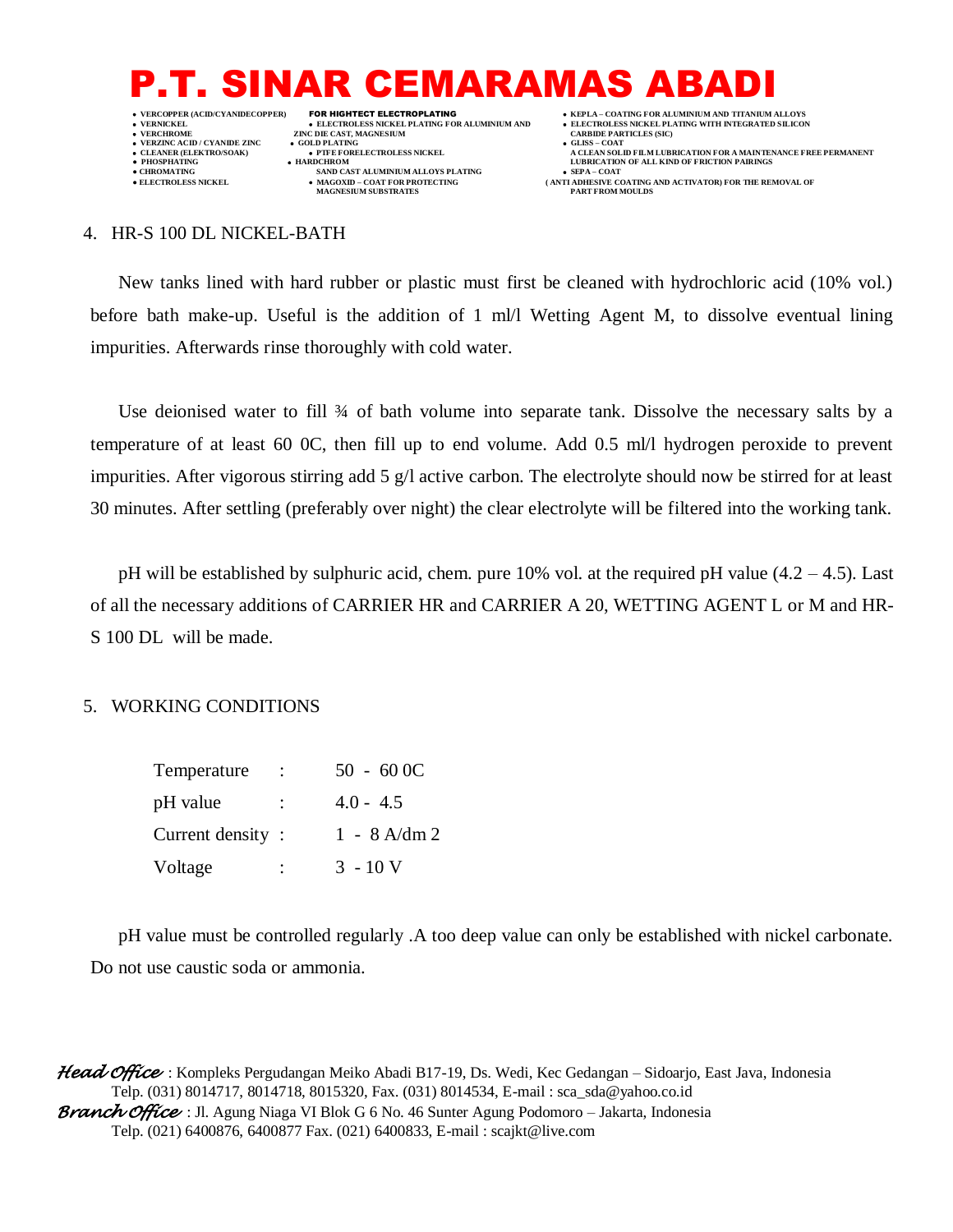- 
- 

 **VERNICKEL ELECTROLESS NICKEL PLATING FOR ALUMINIUM AND ELECTROLESS NICKEL PLATING WITH INTEGRATED SILICON ZINC DIE CAST, MAGNESIUM CARBIT DE LATING** 

- **VERZINC ACID / CYANIDE ZINC GOLD PLATING GLISS – COAT**
- **● CHROMATING SAND CAST ALUMINIUM ALLOYS PLATING SEPA – COAT**  $\bullet$  MAGOXID – COAT FOR PROTECTING MAGNESIUM SUBSTRATES

 **VERCOPPER (ACID/CYANIDECOPPER)** FOR HIGHTECT ELECTROPLATING  **KEPLA – COATING FOR ALUMINIUM AND TITANIUM ALLOYS**

- 
- **CLEANER (ELEKTRO/SOAK) PTFE FORELECTROLESS NICKEL A CLEAN SOLID FILM LUBRICATION FOR A MAINTENANCE FREE PERMANENT PHOSPHATING HARDCHROM LUBRICATION OF ALL KIND OF FRICTION PAIRINGS** 
	- **• SEPA COAT**<br> **(ANTI ADHESIVE COATING AND ACTIVATOR) FOR THE REMOVAL OF<br>
	PART FROM MOULDS**

#### 6. CONSUMPTION OF BRIGHTENER.

The consumption for 10000 Ah is:

| <b>CARRIER A 20</b> | $\therefore$ 0.3 – 0.8 litres |
|---------------------|-------------------------------|
| <b>HR-S 100 DL</b>  | $1.0 - 2.0$ litres            |

In all kinds of dosing it is recommended that you install dosing devices. In this way the brightener will be added regularly and in small quantities. Also the consumption of brightener can be lowered by using the devices.

#### 7. SPECIAL INFORMATION / TROUBLESHOOTING

a) The regular addition of HR-S 100 DL and Carrier A 20 in small amounts is very important if brilliant and well-levelled deposits are to be achieved.

Dosages of small, but regular, amounts will increase the evenness of deposits and lower the consumption of HR-S 100 DL.

Regular checks on the pH value (4.3) will also help to reduce the consumption of HR-S 100 DL.

#### **Addition of CARRIER HR**

CARRIER HR need not be added on a continuous basis. A lack of CARRIER HR Is indicated by blooming at medium to high current densities. If this occurs, 3 - 8 ml/litre of CARRIER HR must be added.

CARRIER HR content can be ascertained analytically. If the current value is optimized (12 ml/litre) following analysis, all ensuing work will be trouble free.

*Head Office* : Kompleks Pergudangan Meiko Abadi B17-19, Ds. Wedi, Kec Gedangan – Sidoarjo, East Java, Indonesia Telp. (031) 8014717, 8014718, 8015320, Fax. (031) 8014534, E-mail : sca\_sda@yahoo.co.id

*Branch Office* : Jl. Agung Niaga VI Blok G 6 No. 46 Sunter Agung Podomoro – Jakarta, Indonesia Telp. (021) 6400876, 6400877 Fax. (021) 6400833, E-mail : scajkt@live.com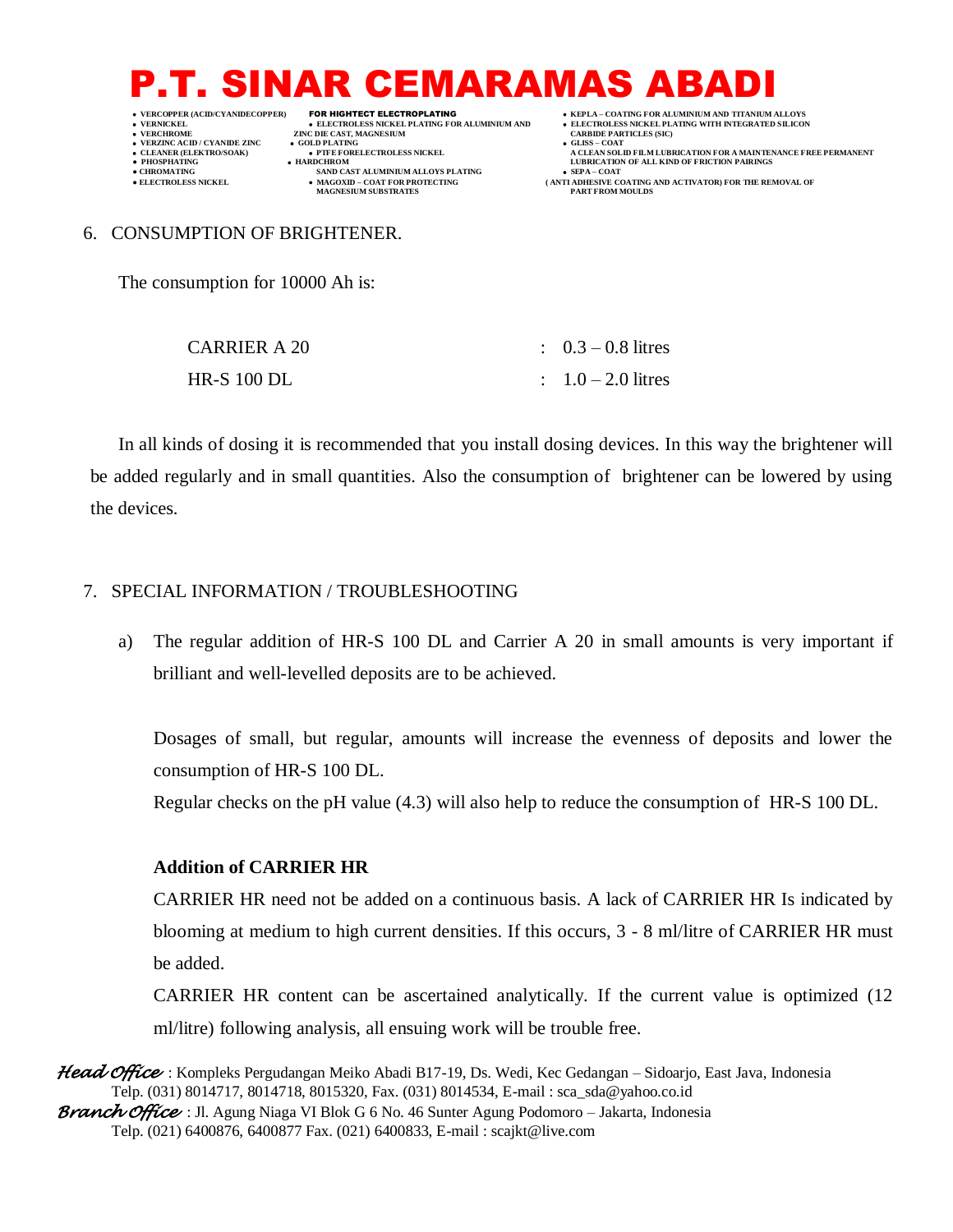- 
- -
- 
- 
- 

 **VERNICKEL ELECTROLESS NICKEL PLATING FOR ALUMINIUM AND ELECTROLESS NICKEL PLATING WITH INTEGRATED SILICON ZINC DIE CAST, MAGNESIUM CARBIT DE LATING VERZINC ACID / CYANIDE ZINC GOLD PLATING GLISS – COAT**

- 
- **● CHROMATING SAND CAST ALUMINIUM ALLOYS PLATING SEPA – COAT**  $\bullet$  MAGOXID – COAT FOR PROTECTING MAGNESIUM SUBSTRATES
- **VERCOPPER (ACID/CYANIDECOPPER)** FOR HIGHTECT ELECTROPLATING  **KEPLA – COATING FOR ALUMINIUM AND TITANIUM ALLOYS**
	-
- **CLEANER (ELEKTRO/SOAK) PTFE FORELECTROLESS NICKEL A CLEAN SOLID FILM LUBRICATION FOR A MAINTENANCE FREE PERMANENT PHOSPHATING HARDCHROM LUBRICATION OF ALL KIND OF FRICTION PAIRINGS** 
	- **ELECTROLESS AND ACTIVATOR) FOR THE REMOVAL OF PART FROM MOULDS**

### **CARRIER A 20**

Carrier A 20 is used when making-up a new bath and for continuous additions

### **Wetting Agent M**

(Mechanically agitated baths).

When used in mechanically agitated nickel baths, Wetting Agent M is consumed at a rate of 0,2 – 0,5 litre per 10'000 Ah.

### **Wetting Agent L**

(Air agitated baths)

When used in air agitated, Wetting Agent L is consumed at a rate of 0.1 litre per 10,000 Ah.

b) Metallic impurities can be removed by regular, selective cleaning at  $0.2 - 0.5$  A/dm2. We recommend that the filter pump should be run during the cleaning process, and the electrolyte allowed to return from the pump into the bath over the selective plates. This will ensure that the electrolyte is exchanged satisfactorily.

The electrolyte must always be vigorously agitated around the selective plates.

In the case of large installations, the bath should be serviced via a supply bath.

In this way, the pH value, the dosage of organic products, filtration as well as selective cleaning can be centrally controlled.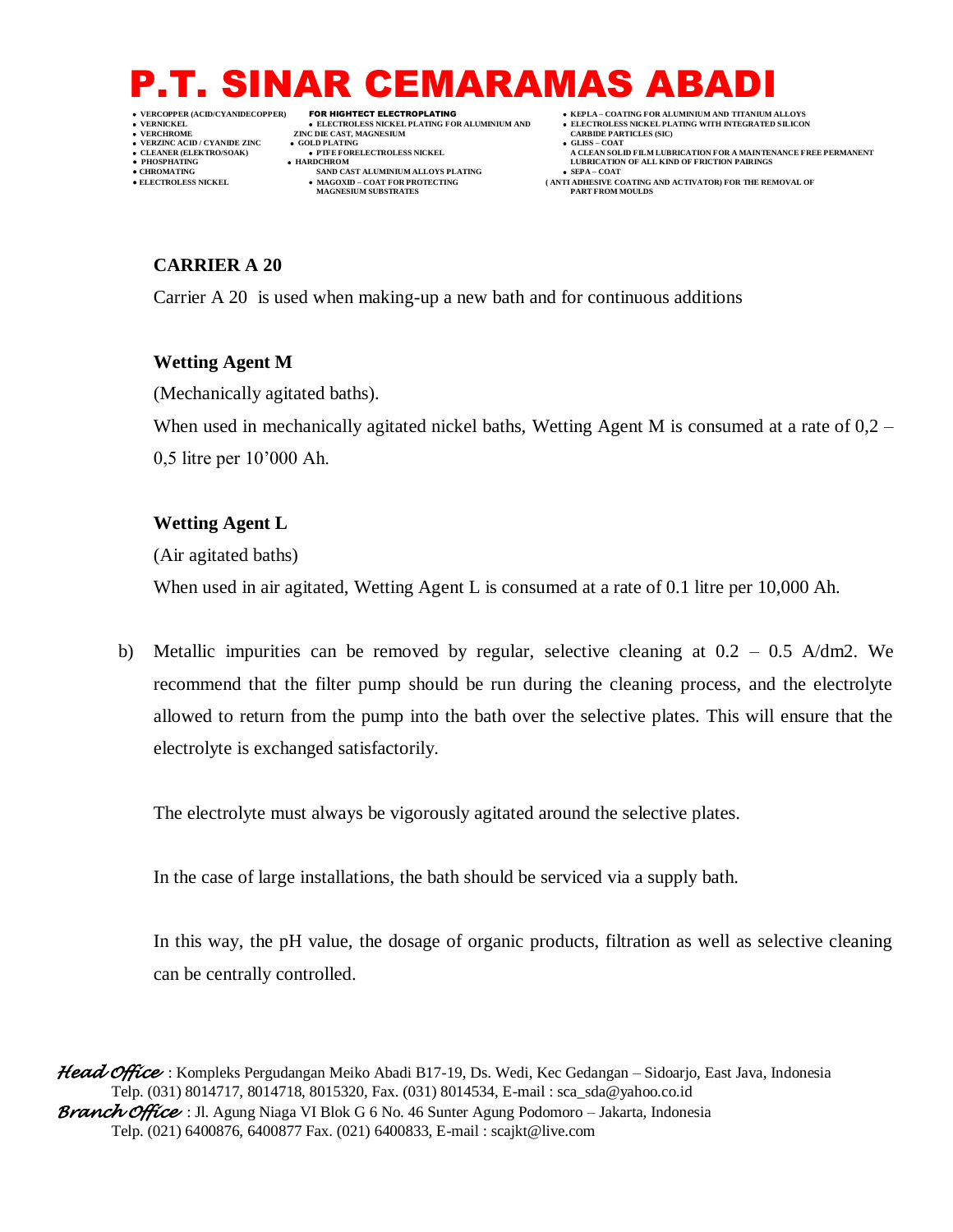

- 
- 
- 
- 

**ZINC DIE CAST, MAGNESIUM CARBIT DE LATING VERZINC ACID / CYANIDE ZINC GOLD PLATING GLISS – COAT**

- 
- **● CHROMATING SAND CAST ALUMINIUM ALLOYS PLATING SEPA – COAT**  $\bullet$  MAGOXID – COAT FOR PROTECTING MAGNESIUM SUBSTRATES
- **VERNICKEL ELECTROLESS NICKEL PLATING FOR ALUMINIUM AND ELECTROLESS NICKEL PLATING WITH INTEGRATED SILICON**
	-
- **CLEANER (ELEKTRO/SOAK) PTFE FORELECTROLESS NICKEL A CLEAN SOLID FILM LUBRICATION FOR A MAINTENANCE FREE PERMANENT PHOSPHATING HARDCHROM LUBRICATION OF ALL KIND OF FRICTION PAIRINGS** 
	- **ELECTROLESS AND ACTIVATOR FOR THE REMOVAL OF PART FROM MOULDS**

c) Nickel bath Additive HR Purifier

The nickel bath additive HR PURIFIER is added to the electrolyte when the nickel deposits on the test panels are dark in the low current density areas and when this defect cannot be eliminated by low current density plating – out.

Although the effects of contamination with foreign metals (copper, zinc) will be hidden by the addition of the HR PURIFIER, but nevertheless these foreign metals must be removed from the bath by low current density plating – out procedure.

In any case the addition of the HR PURIFIER should be limited to 1 ml/l, higher concentrations reduce the brightness and levelling of the deposit.

A reduced throwing power, caused by overdosing of the bath with the brightener, can be removed with HR PURIFIER  $(0,2 - 0.5 \text{ ml})$ .

In order to avoid overdosage of HR PURIFIER, the dosage should be made in small steps.

d) Nickel bath Additive Z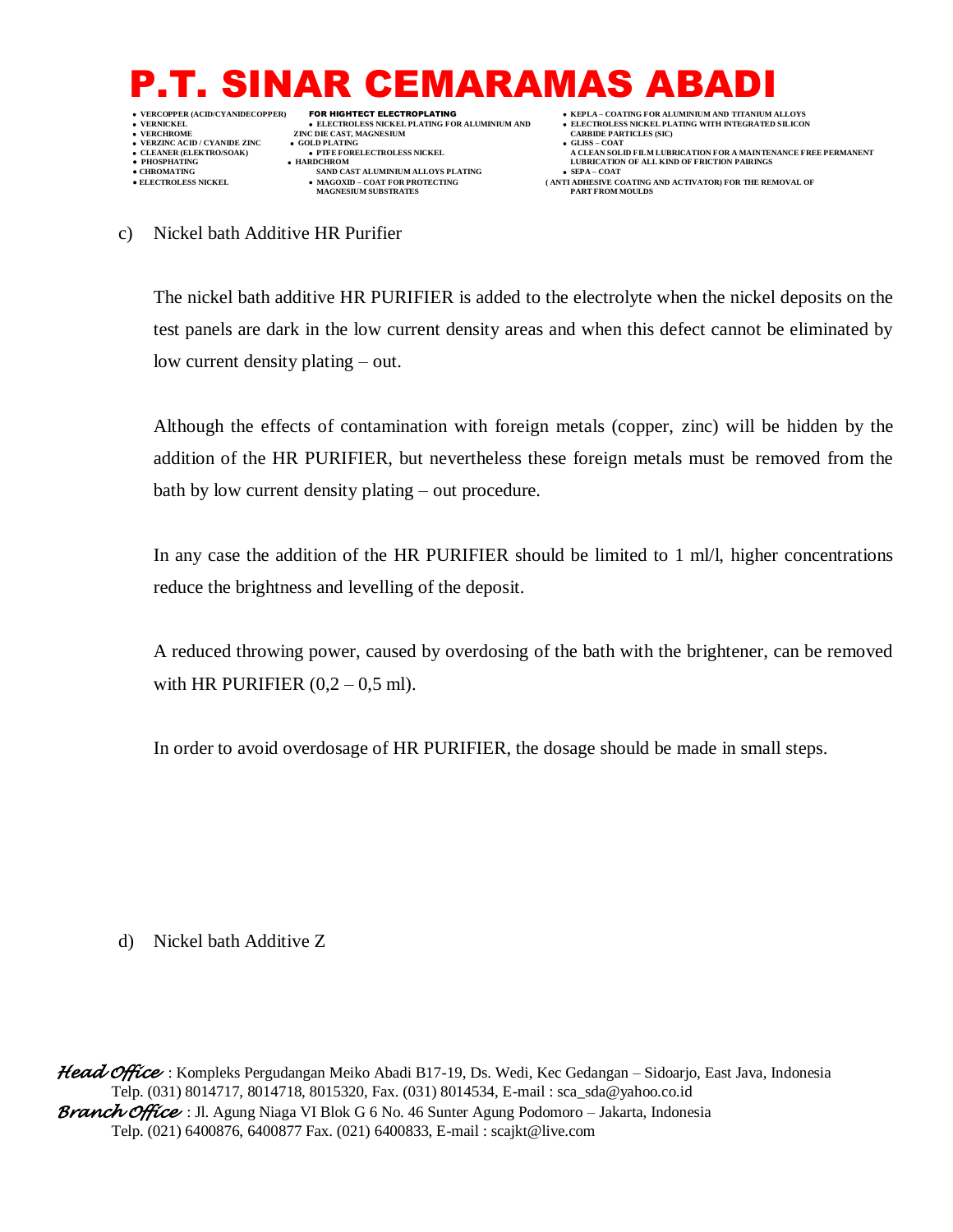**VERZINC ACID / CYANIDE ZINC GOLD PLATING GLISS – COAT**

**ZINC DIE CAST, MAGNESIUM CARBIT DE LATING** 

**● CHROMATING SAND CAST ALUMINIUM ALLOYS PLATING SEPA – COAT**  $\bullet$  MAGOXID – COAT FOR PROTECTING MAGNESIUM SUBSTRATES

 **VERCOPPER (ACID/CYANIDECOPPER)** FOR HIGHTECT ELECTROPLATING  **KEPLA – COATING FOR ALUMINIUM AND TITANIUM ALLOYS VERNICKEL ELECTROLESS NICKEL PLATING FOR ALUMINIUM AND ELECTROLESS NICKEL PLATING WITH INTEGRATED SILICON**

 **CLEANER (ELEKTRO/SOAK) PTFE FORELECTROLESS NICKEL A CLEAN SOLID FILM LUBRICATION FOR A MAINTENANCE FREE PERMANENT ● PHOSPHATING HARDCHROM LUBRICATION OF ALL KIND OF FRICTION PAIRINGS** 

**ELECTROLESS AND ACTIVATOR) FOR THE REMOVAL OF PART FROM MOULDS** 

If Zinc die – cast is nickel – plated not only in barrel – but also in rack operation, it may be that regularly zinc and copper contaminations are dragged – in the nickel baths. This happens mostly in so large quantities that the addition of HR PURIFIER is no more sufficient.

Z has especially been created to enable a continuous nickel – plating.

It is known from the practice that also a continuous selective cleaning does not suffice anymore for the nickel – plating of Zinc die – cast. Regularly the nickel electrolyte must be filtered out of the tank, worked up and then filtered back again into the tank. This means, that possibly a second nickel electrolyte should be available, one for operation, the other one for replenishment. This handling is very expensive, apart from losses of time by pumping.

Z is excellently suited, to guarantee a continuous nickel – plating without interruption, by regular addition per  $10 \text{ k}$  Ah (  $0.5 - 1.5$  litre ).

Depending on the drag – in of copper – and zinc contaminations, Z must be dosed more or less.

In any case it is better to dose Z continuously, the efficiency is better herewith.

However, it is also possible to eliminate cropping up problems by dark deposits in the low current density area by particular additions of  $0.2 - 0.5$  ml/l.

Overdosages of Z are to avoid, as they will reduce both brilliance and levelling of the electrolyte.